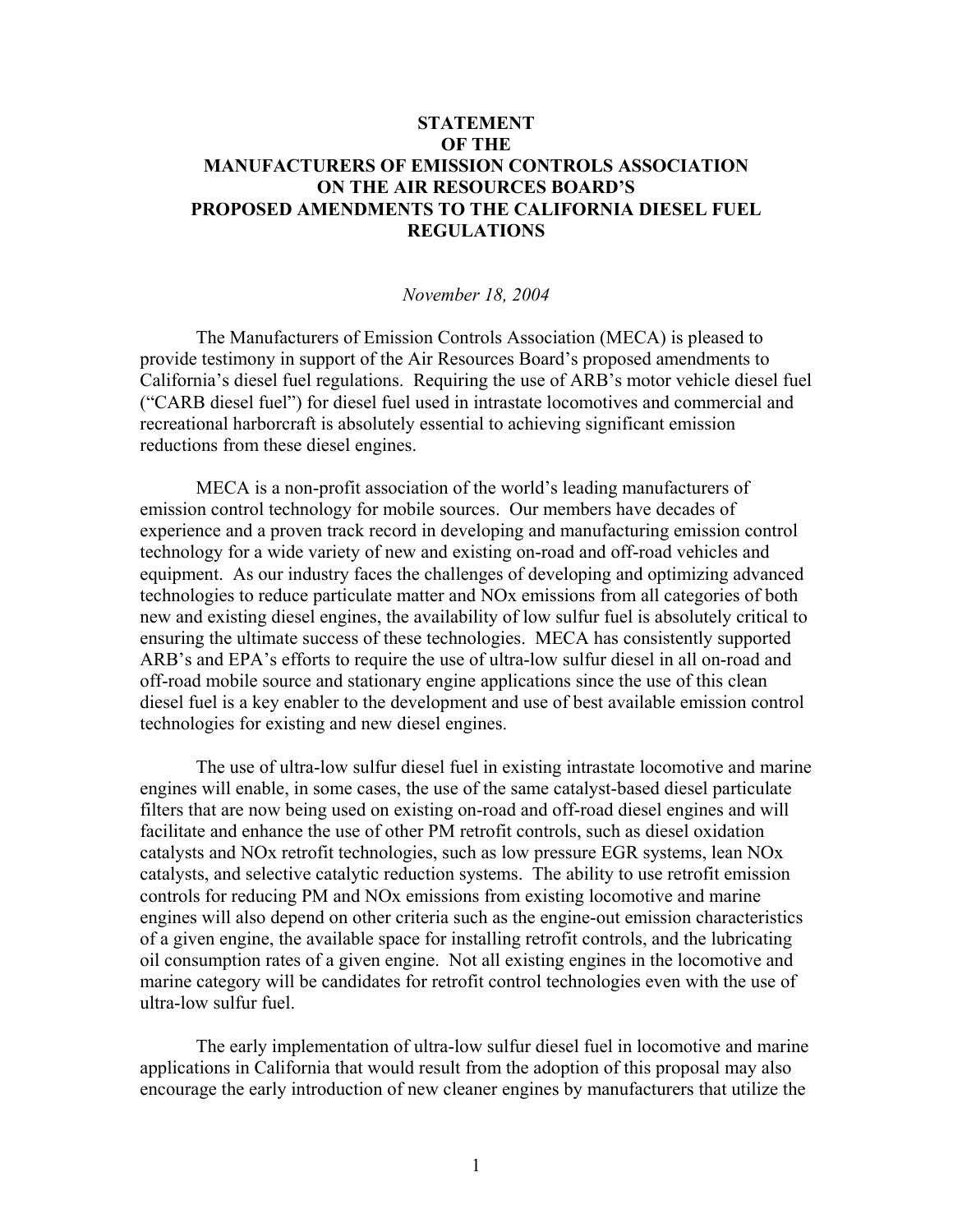same types of NOx and PM emission control technologies that will be used to meet the 2007-2010 on-road heavy-duty engine emission standards. In this manner, California can provide manufacturers with a proving ground for the next generation clean locomotive and marine diesel engines equipped with the best available emission control technologies in advance of future federal emission standards that the EPA is due to propose in 2005.

ARB has demonstrated true leadership in the worldwide movement towards ultralow sulfur diesel fuel and in recognizing early on that achieving very low emission rates from diesels requires an engineered systems approach combining the best in engine designs, advanced emission control technology, and low sulfur diesel fuel. In 2000, ARB established the first low sulfur fuel regulatory program in North America when it set a requirement that <15 ppm sulfur be available for use by urban buses beginning in 2004. At that time, ARB also announced its intention to set a 15 ppm sulfur cap on all diesel fuel sold for use by on-road and off-road diesel engines. Following ARB's lead, the U.S. EPA subsequently proposed and finalized a 15 ppm sulfur limit for on-road diesel fuel (starting in June 2006), and, in 2004, EPA finalized the 15 ppm sulfur limit for off-road diesel fuel (starting in July 2010), including the mandatory use of ultra-low sulfur diesel fuel in marine and locomotive applications starting in July 2012. Adoption of this rule affecting intrastate locomotives and harborcraft operating in California waters would accelerate the use of ultra-low sulfur diesel fuel in these California applications a full five years ahead of the current EPA requirements and continue California's leadership tradition on the use of clean fuels in all mobile source and stationary source sectors.

## **The Role of <15 ppm Sulfur Diesel Fuel in Achieving Very Low Emission Levels**

The adverse impacts of sulfur in diesel fuel on catalyst-based diesel particulate filters and NOx adsorbers is now clearly established and is well documented in a variety of public documents (including previous supporting documents issued by EPA and ARB in requiring ultra-low sulfur diesel fuel in on-road and off-road mobile source applications). Sulfur affects precious metal catalyst-based diesel particulate filter performance by inhibiting the performance of catalytic materials upstream of or on the filter. This phenomenon not only adversely affects the ability to reduce emissions, but also adversely impacts the capability of these filters to regenerate – there is a direct tradeoff between sulfur levels in the fuel and the ability to achieve regeneration. Sulfur also competes with chemical reactions intended to reduce pollutant emissions and creates particulate matter through catalytic sulfate formation. The availability of <15 ppm sulfur fuel will enable these filters to be designed for improved PM filter regeneration and emission control performance, as well as to minimize any increase in sulfate emissions. Indeed, diesel fuel containing <15 ppm sulfur is required to ensure maximum emission control performance on the broadest range of diesel on-road and off-road engines possible, including locomotive and marine applications.

Diesel fuel with less than 15 ppm sulfur is absolutely essential to commercializing NOx adsorber systems that can function effectively for both on-road and off-road diesel engine applications. At higher sulfur levels, a NOx adsorber quickly becomes ineffective